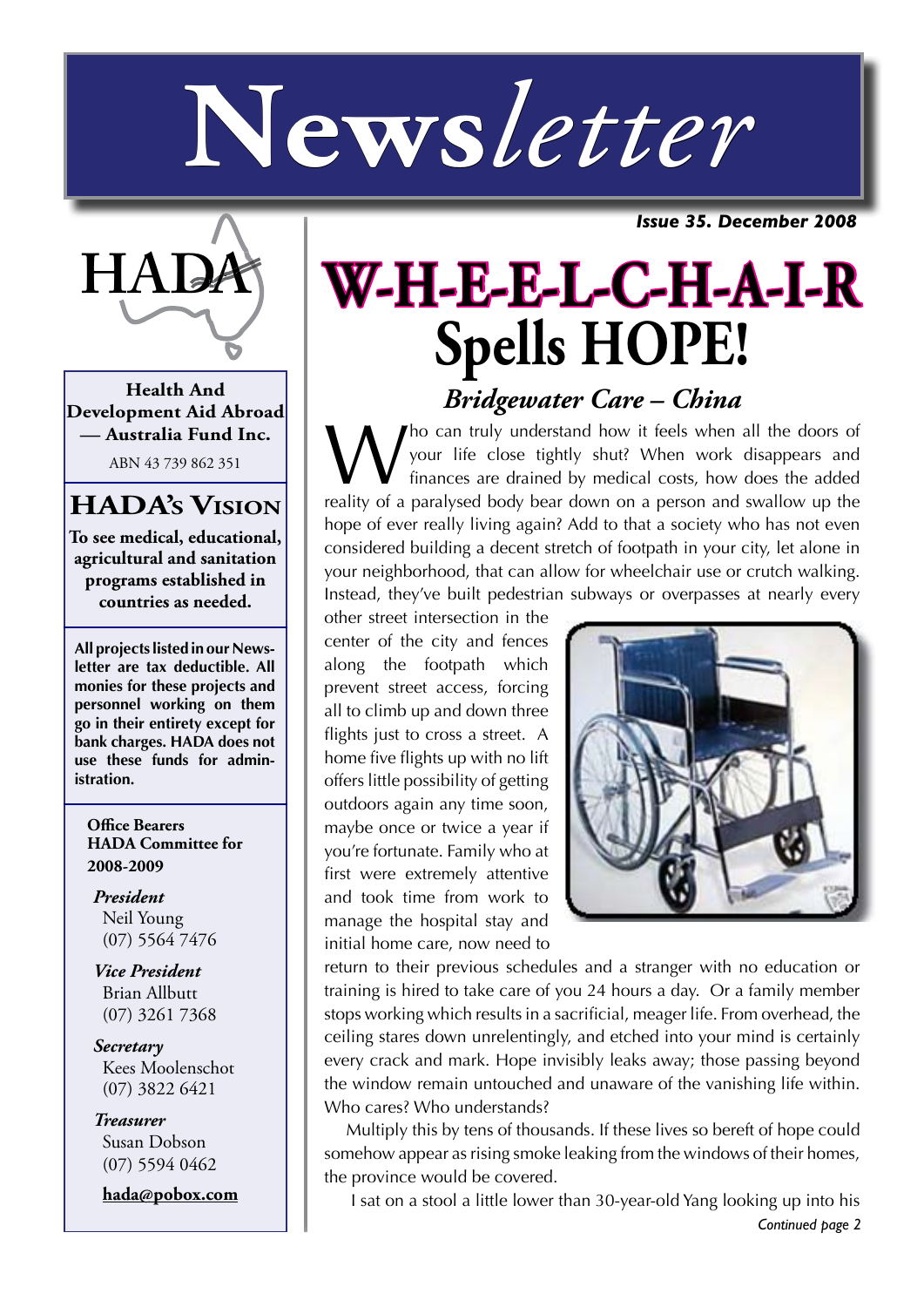face as he was helped by a rehab aid to balance on a straight-back chair. He and his mother exist on very little in a small two-room apartment. He is confined to a hospital bed so generously provided by middle school friends who remember him still. For eleven years he has been there lying next to a two-meter wide window looking out between a major road 10 metres below and a highway overpass running parallel above. A diving accident rendered him paralysed from the shoulders down at 19, mercifully sparing some movement in his elbows and chest. Since we have been seeing him this past month he has been learning to balance again in a high-back chair and lift his arms. He looked at me with unbelief as I said he could learn to feed himself. Really? We have given him a wheelchair provided by

kind friends in a far away land who will never meet him, and now inspired by wheelchair and exercise his hopelessness has been challenged. He is beginning to have a remote idea of what his life might become and his heart is opening up.

We meet them: story after story of the desolate and abandoned, left to eke out some kind of existence behind closed doors. Then one day the door opens and in walk trained and caring rehab aids prepared to come daily; a wheelchair or wrist splints; something new to decrease their physical limitation . . . maybe there IS hope after all. Someone cares. Our thanks to HADA, and those who with wheelchairs and rehab resources encourage our friends in China not to give up hope!

## **From the Secretary**

*The HADA board wishes to thank you, the reader and supporter of our work through the last twelve months, on behalf of the overseas projects, listed each issue, and their beneficiaries, for your contributions to the work and the encouragement this has given to everyone to continue.* 

*While we thank you, we also want to take note of the rapidly approaching Christmas season, and wish everyone a really wonderful Christmas. We know that the* 

*world financial markets have turned upside down during the past six months, but our supporters have been loyal and we trust that, even if the rest of the world's economy is not as good as it could be, your compassion and willingness to 'lend a hand' financially will continue.*

*We endeavour to bring you news from each area of work throughout the year, but we depend on the personnel overseas for their reports, photographs and financial statements.*



*how far the dollar will stretch — which reminds me of a question I (who was born in Holland) was asked when my wife and I returned from working for six months in Burundi, Central Africa.* 

*The question: How was copper wire invented? The answer: Two Dutchmen fighting over a one cent coin.*

*Cheers, Kees Moolenschot.*

**M**odern means of communication are wonderful and help make communicating so much faster, easier and cheaper.

Over a number of years we have built up our mailing list to about 1600 readers. Of these, approximately 1300 receive hard copies of the Newsletter (i.e. in the mail), and more than 300 receive theirs via email. If you would also like to receive your Newsletter earlier via email and save our postage costs we would be very happy to amend our database. Please advise us of your email address and postal address so that we can transfer your name from one list to the other. Our address is <hada@pobox.com>



It is HADA's desire to keep you informed of projects being supported and the needs of people in several faraway countries, therefore, we endeavour to grow our distribution of the Newsletter. If you are in a position to pass additional copies on to friends or like-minded people, please advise us and we will send you extra copies of the Newsletter. If on the other hand you already receive too much reading matter and prefer not to continue receiving our Newsletter, let us know and we will remove your name from the mail-out list.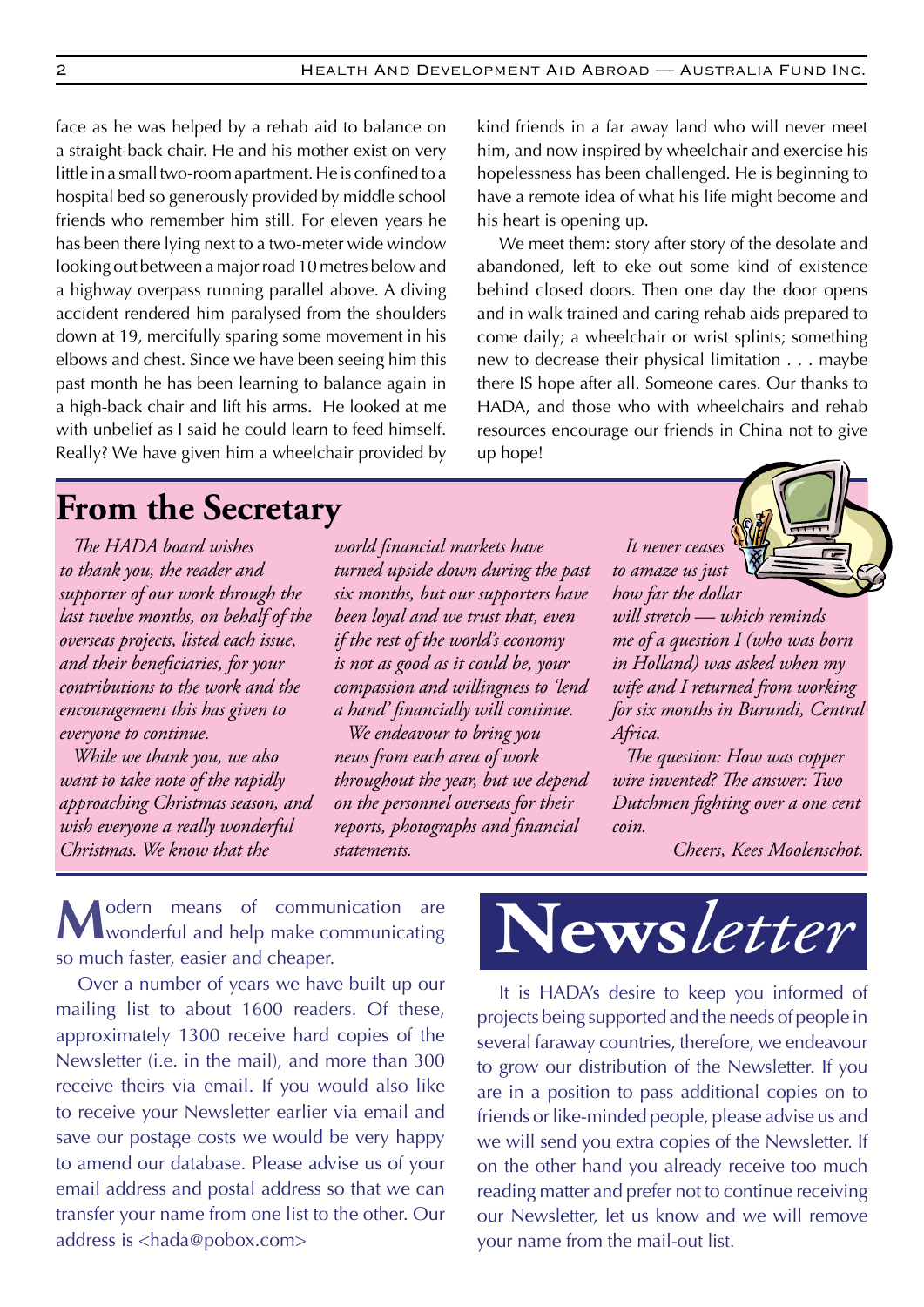*Rotha (Metal Trade)*

### **Vocational Training Apprenticeship Program**

### **Phnom Penh, Cambodia**

## **Hope and a Future for Rotha!**

*Chum Reap Suer!* (*Greetings* in the Khmer language). My name is Rotha<br>and I am 18 years old. The streets of Boeng Tumpun in Phnom Penh were<br>my workplace since I was seven years old. The market areas were the best<br>places and I am 18 years old. The streets of Boeng Tumpun in Phnom Penh were my workplace since I was seven years old. The market areas were the best places for scavenging plastic bottles and metal scraps so that I could sell them for money to give to my grandmother who looks after five other grandchildren. I never knew my parents; it was my grandmother who brought me up and she is too old and sick to work for a living. Sometimes when I had good 'finds' I would lose them all to other gangs. How I wished life was not so tough!

By the time I had a sponsorship to go to school, I was already 16 years old. I tried my best to fit into the class, but I felt embarrassed, and the other kids were much younger and smarter than me. So, I decided to quit school. Fortunately, I was given another chance . . .

My good friend introduced me to the Vocational Training Apprenticeship Program. He took me to visit the place and told me that this might be my only chance to make a difference to my life. The Metal Trade Supervisor, Mr Chhaya, explained that it is possible, if one is willing to work hard and put one's heart fully into it, to learn from the master of the trade.

As I walked around the metal trade workshop, I saw the workers producing all sorts of products – customised gates, stove-top metal ovens, metal frame furniture, playground sets. I was excited but also afraid! Can I ever be as skillful as them? I would like to own such a workshop in the future. Is this just a dream? Will this dream come true?

Since February 2008, I no longer comb the streets of Boeng Tumpun for metal scraps but produce metal work. Now I have a roof (that does not leak) over my head, and I do not worry about where my next meal will come from. My seniors were patient in teaching me the tricks of the trade. From my first day in this two-year residential apprenticeship program I haven't regretted being here. As a matter of fact, one of my fellow street friends is also in this program with me. Sometimes we miss the freedom of living on the streets but we realise that the discipline that we are undergoing now is for our own sake.

In the evenings I say my prayers for my grandmother and cousins; I missed them a lot initially, but we know that when I complete this training at the end of 2009, there is hope for my family and community. Thank you for your contribution towards the Vocational Training Apprenticeship Program in Phnom Penh, Cambodia.